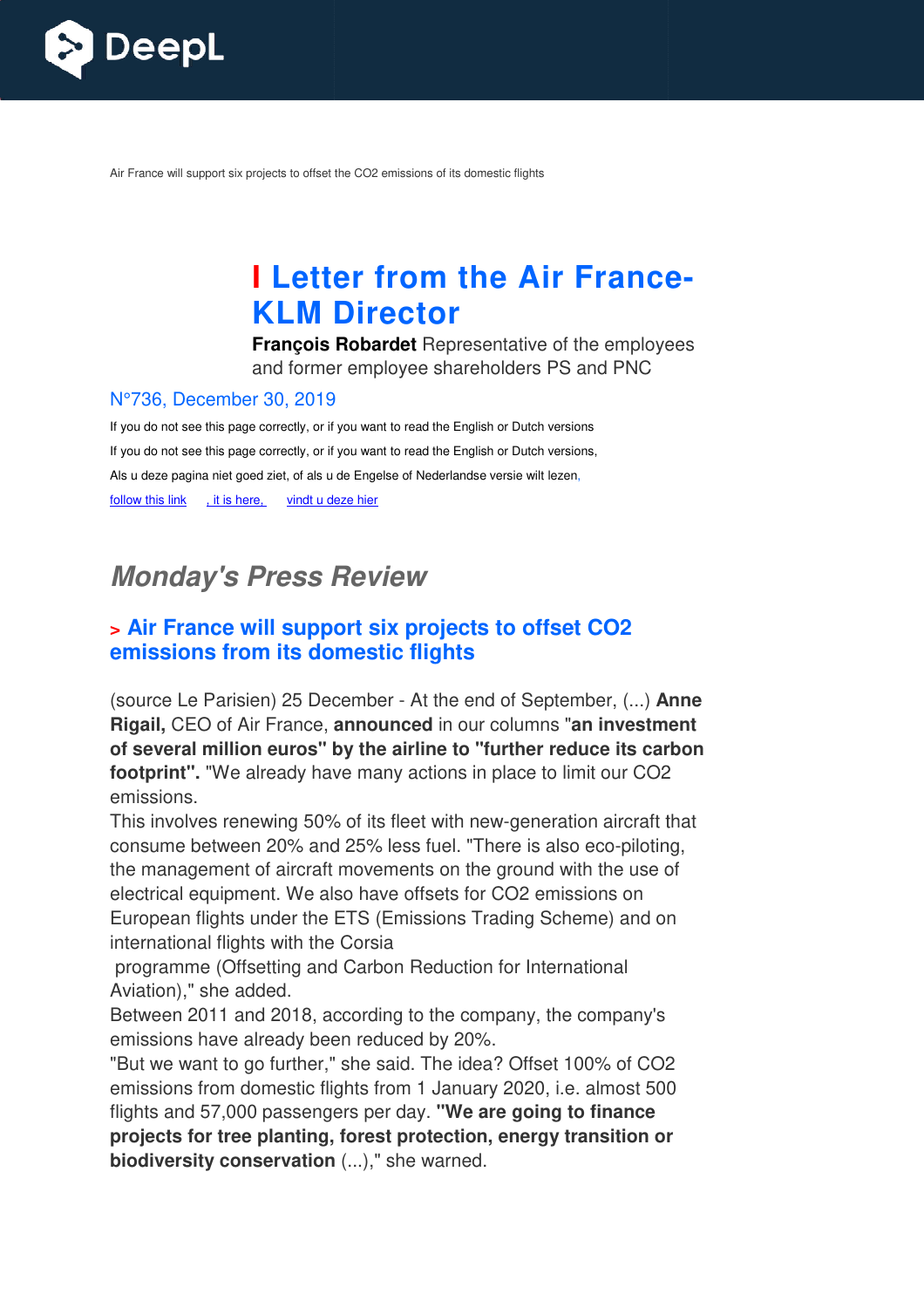**These projects "certified" by environmental NGOs such as WWF and selected by EcoAct,** a company specialising in carbon neutrality, **will be implemented in** South America (Brazil, Peru), Africa (Kenya) and Asia (India, Cambodia).

Two other projects will also take place in France as part of the new low carbon label. **EcoAct will provide support for projects in the field" and monitor the concrete benefits, particularly in terms of the fight against climate change**. "(...)

 According to Air France, this voluntary compensation scheme "is part of the **overall approach to reduce the environmental footprint.** "By 2030, the SkyTeam alliance airline aims to reduce its CO2 emissions per passenger/km by 50% compared to 2005.

**My comment:** *Air France's approach is exemplary. Its decision to offset all CO2 emissions from domestic flights as of January 1, 2020 has been taken over by British Airways.*

#### **> New aircraft for KLM**

(source Air Journal) December 25 - KLM Royal Dutch Airlines has received its fourth Boeing 787-10 Dreamliner (...).

**The fourth of the eight 787-10 ordered by KLM arrived** from Charleston on 21 December 2019 at Amsterdam-Schiphol Airport. **The aircraft,** registered PH-BKF and named "Sneewklokje" (snowdrop), **is configured like the others to accommodate 38 passengers in Business Class, 36 in Premium and 270 in Economy (344 seats).** 

The Dutch national airline will operate the thirteen 787-9s ordered (30+48+216), and will receive six other 787-9s initially ordered by the Franco-Dutch group for Air France, for a total fleet of 27 Dreamliner aircraft. (...)

**My comment:** *KLM's long-haul fleet is expected to evolve to consist exclusively of B787s and B777s. Its number is conditional on the increase in capacity at Schiphol Airport. Currently, the administrative ceiling of 500,000 movements per year has been reached.* 

*The Dutch government is in a delicate situation. As a major shareholder of the Air France-KLM group, it has every interest in promoting KLM's growth by increasing the number of aircraft movements on Schiphol.* 

*However, it faces hostile public opinion, both because of noise pollution and environmental considerations.*

**> Retirement at age 60 and at full rate for seagoing**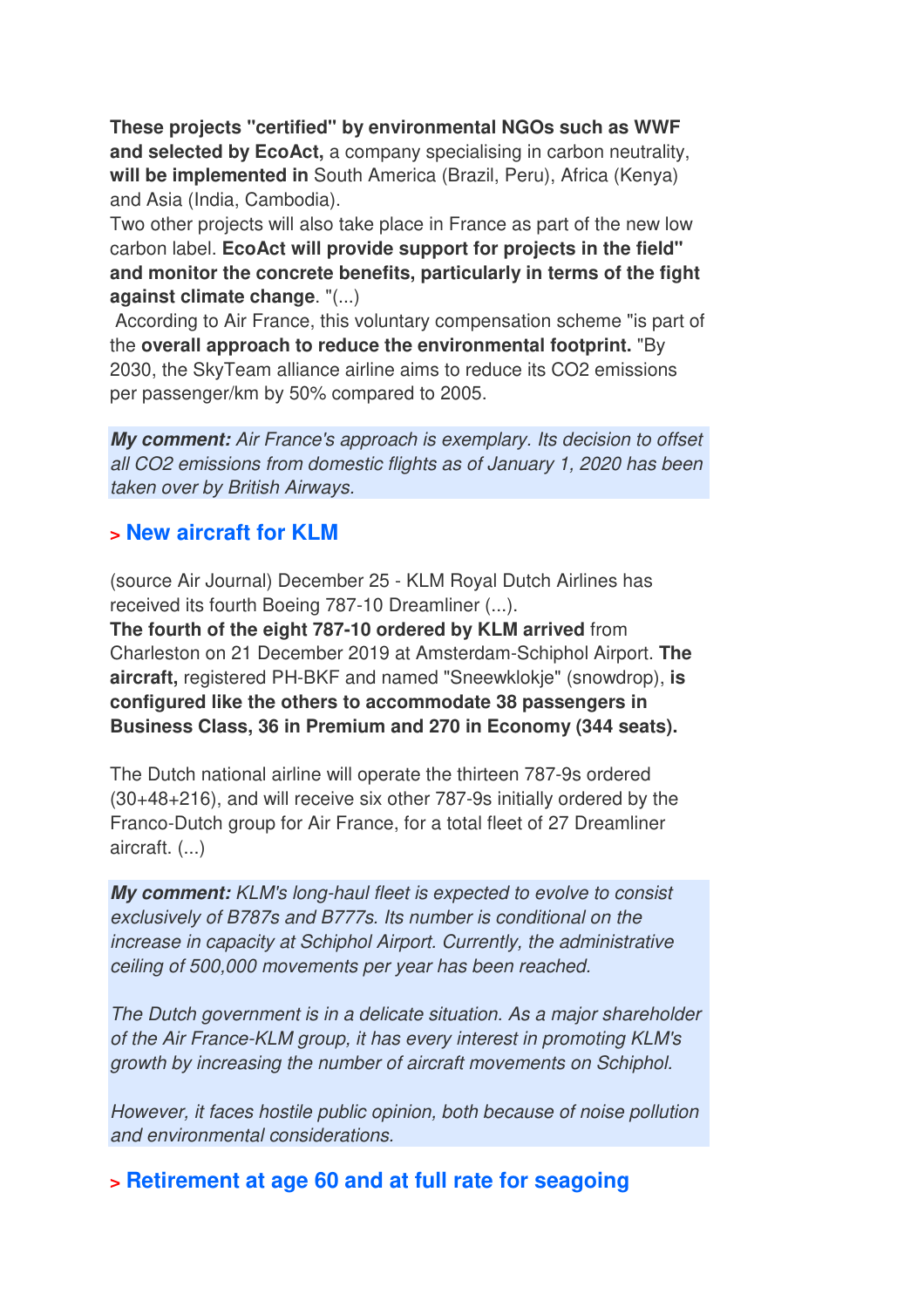#### **personnel**

(source Franceinfo) December 29 - **The pilots are** satisfied. They have won most of their claims. They will **still be able to retire at full retirement at age 60, and whether or not a pivotal age of 64 is introduced will not change anything for the profession.** 

 In addition, pilots will continue to receive their supplementary pension paid by an autonomous fund, the CRPN, the Pension Fund for Seagoing Personnel, which has substantial reserves estimated at more than 5 billion euros. The pilots did not want this fund, shared with the hostesses and stewards, to be in danger of disappearing as part of Emmanuel Macron's plan to merge the 42 existing schemes into a "universal system" by points.

**The maintenance of the CRPN will also allow staff who lose their flight licences to receive allowances. On the other hand, the retirement age of 55 for NCPs will gradually disappear for the generations born after 1987 and converge towards 60**. (...)

**My comment:** *Following the commitments made by the State as part of the pension reform, most pilot, hostess and steward trade union organisations have lifted their strike notice of 3 January 2020.*

#### **> Emirates President Tim Clark to step down in 2020**

(source rts ch) 27 December - The **emblematic president of the Emirates airline Tim Clark** will resign in June 2020 after 16 years in this position, the company announced. He's the one who made this small airline one of the largest in the world.

"We can confirm that Sir Tim will **retire** (...) in **June 2020,**" said the Emirates spokesman, without giving further details. President since 2003, **Tim Clark, 70, joined Emirates in 1985, when the airline started with just two leased aircraft.** 

**Since becoming the largest in the Middle East, Emirates now owns 271 wide-bodied aircraft, including 113 Airbus A380 superjumbos and 158 Boeing 777s.** 

 The airline, which announced in early November that it had almost tripled its half-yearly profits, has more than 150 destinations. But **like its competitors, Emirates is facing sluggish economic growth in the Gulf countries,** while tourism figures are stagnating in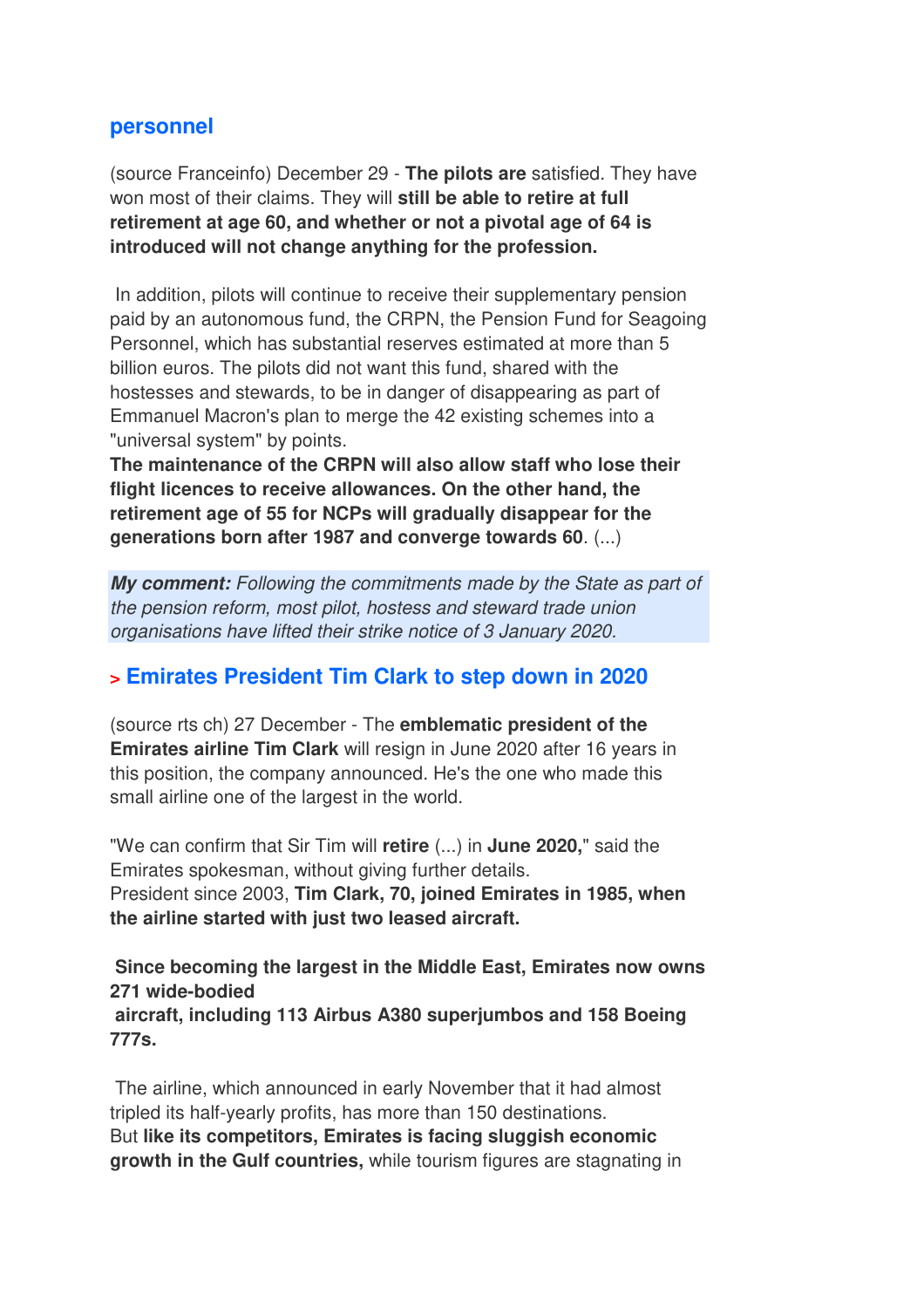Dubai itself. **Last year, net income fell 69% to \$237 million, due to** higher oil prices and exchange rate fluctuations.

#### **> Ethiopian Airlines becomes the 5th largest airline in the world in terms of countries served**

(source algérie-eco) 28 December - **Ethiopian Airlines (...)** inaugurated, on Sunday 15 December 2019, two new international routes. One bound for Houston in the United States, and the other for Athens in Greece. Thanks to this last route, Ethiopian Airlines has become the 5th largest airline in the world in terms of countries served. (...)

**With a young fleet of nearly 120 aircraft,** it **currently serves 127 destinations in 81 countries around the world** (Africa, Europe, America, the Middle East and Asia). This performance is well ahead of its strategic roadmap "Vision 2025", which targeted 90 international destinations and 120 aircraft by this deadline.

 According to cross-referenced data from OAG Schedules Analyser, **Ethiopian Airlines joins the world's Top 5 following Turkish Airlines (121 countries served), Air France (91), Qatar Airways (87), British Airways (82). It is ahead of major companies such as Emirates (78), Lufthansa (76) and KLM (67).** 

 (...) In the fiscal year 2018/2019, ended June 30, Ethiopian Airlines generated a net profit of USD 180 million on sales of USD 4 billion, despite the crash of its Boeing 737 MAX 8 on March 10, 2019. (...) This performance was achieved in a very difficult operating environment in Africa, where the price of fuel, the company's main cost driver, is on average 35% more expensive. And also in a context marked by the aggressive penetration of foreign carriers in the African market. In

 order to support the growth of its network, **the airline will continue to strengthen its fleet. It plans to acquire some 20 Airbus A220 aircraft and negotiations are at an advanced stage. It is also awaiting delivery of the remaining ten aircraft from its initial order of twenty-four A350 XWBs.** (...)

**My comment:** *African companies are finding it very difficult to compete with Gulf and European companies. Ethiopian Airlines, which enjoys the unconditional support of the Ethiopian state, is one of the few to have developed on its own, around its Addis Ababa hub.* 

#### **> 737 Max: Boeing Delivers New "Disturbing" Documents**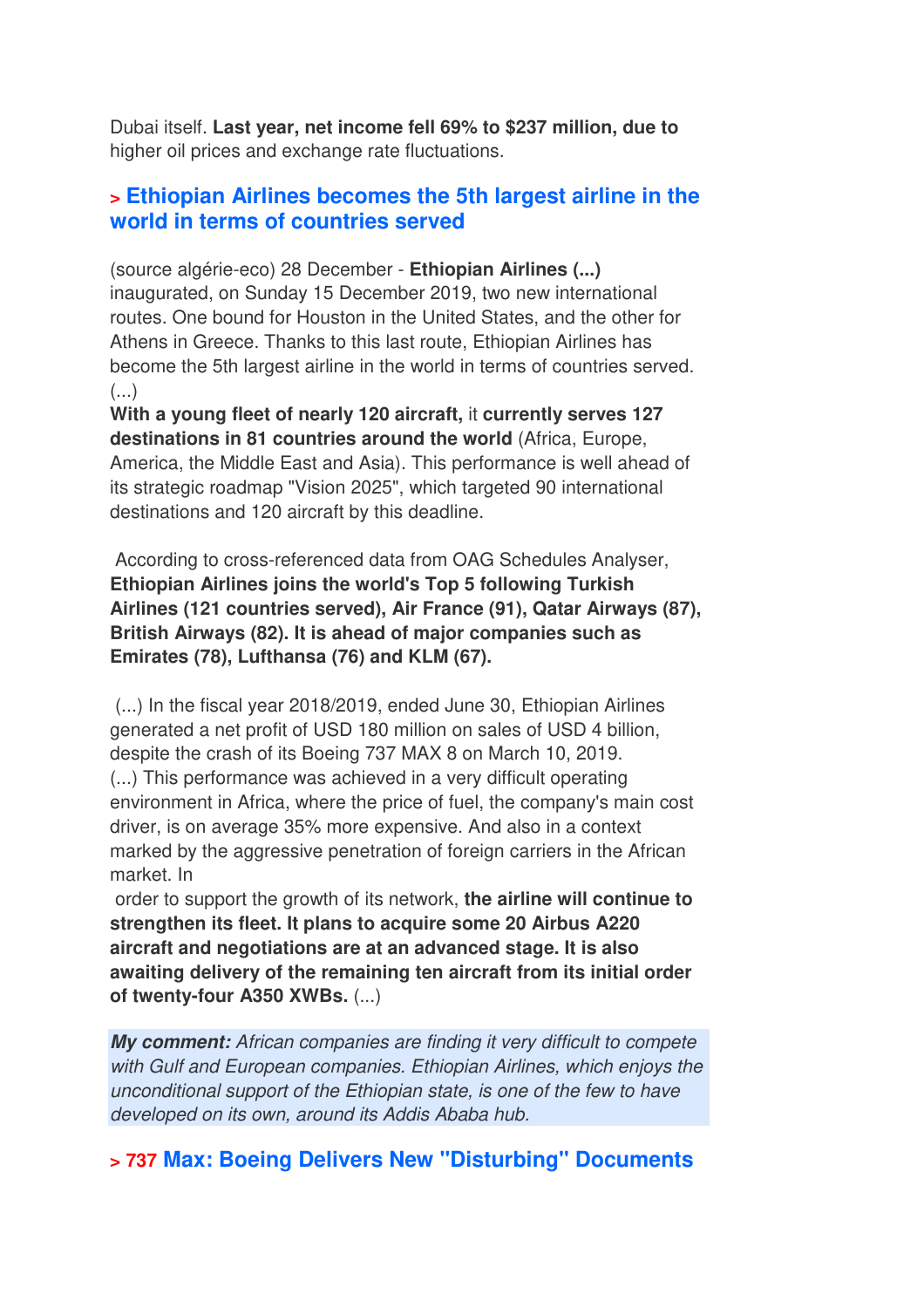### **to U.S. Congress**

(source euronews) December 25 - Will **Boeing'**s 737 Max take the American airline even further down the road? The aeronautics giant **sent new documents to the U.S. Congress Transport Committee on Monday that were described as "disturbing"**. These seem to call into question the American group's response after the two fatal accidents that killed 346 people.

According to the committee, the new documents refer both to the concern expressed by Boeing employees "about the company's commitment to safety" and "the efforts of some employees to ensure that production projects (...) are not thwarted by regulators or others".

**The multiple investigations carried out** since then, both by the aviation authorities in Indonesia, where Lion Air's plane crashed, and by Ethiopian investigators after the crash of an Ethiopian Airlines aircraft, **have implicated the aircraft's anti-stall software**.

**They also pointed to multiple shortcomings on the part of the manufacturer**, **ranging from a lack of redundancy in some systems to a lack of information and pilot training.** (...)

**My comment: One** *revelation follows another at Boeing, resulting in the departure of several executives.* 

*After the head of the commercial aviation division (October 23), it was the turn of Boeing's CEO (December 24) and then the General Counsel (December 29) to leave the US manufacturer.*

#### **> Invendable, the first Airbus A380 has just been "deboned" by a French SME**

(source BFMTV) December 29 - **What can the owner of an aircraft as large and recent as an A380 that is already no longer flying, for lack of a buyer? Reselling in spare parts** is the option chosen in 2018 Dr Peters Group. This German leasing company owns several A380s (of which Airbus has stopped the programme) which it leases to airlines. But Singapore Airlines

 returned two copies to him, which it then decided to "dismantle" because it had not found new customers for them. This is a first a priori for a recent generation aircraft whose first commercial entry into service took place in 2007.

Although **the Rolls Royce engines of** the air giant, which had been scrapped by its owner, **were quickly dismantled and sent back to the British engine manufacturer**, a company with the appropriate knowhow had to be found to "deconstruct" the rest of this aircraft with its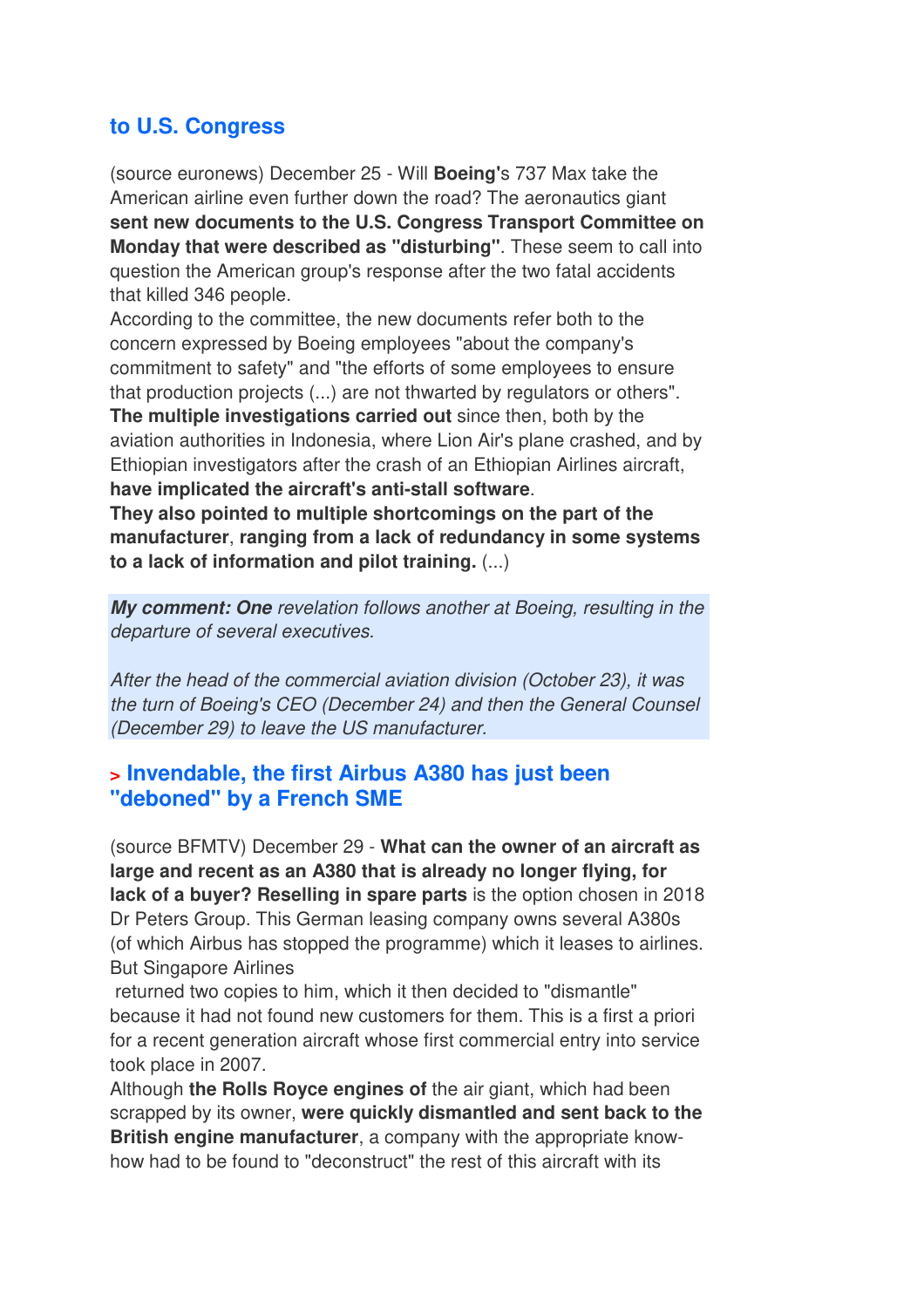huge wingspan (80 m).

A first A380 was thus entrusted to the French company **Tarmac Aerospace,** which **carried out the "boning". To achieve this, this subsidiary of Airbus (33.6%), Safran (32.8%) and Suez (33.6%), created in 2007, has vast facilities (car park, hangars) at Tarbes airport, at the foot of the Pyrenees**. (...)

 In this case, **it took a year to strip the A380 of the major parts (landing gear) likely to find a buyer on the second-hand market and** then to remove the many other parts of the aircraft (cabin, electrical cables). The sale of spare parts and used equipment has been entrusted to the American company VAS Aero Services. Once the spare parts were recovered by the owner of the aircraft (Dr Peters Group), the French company sorted the materials and recycled what could be recycled. To cut the hull, she uses a diamond wire saw, a kind of "butter cutting wire" very effective for cutting metal. A total of 90% of the A380's mass could be processed. (...)

**My comment:** *Singapore Airlines was the first airline to return an A380 to its owner.* 

*Other A380s are expected to be gradually returned to aircraft lessors. If these aircraft are not depreciated, the lessors could run into financial difficulties.* 

*It should be noted that the two main aircraft rental companies, Aercap and GECAS, are not affected. They each have a fleet of about 1,200 aircraft, but not a single A380*.

#### **> Istanbul Airport: ADP subsidiary to receive €389 million from the Turkish State**

(source Les Échos) December 26 - **On April 6, 2019, the Turkish authorities decided to transfer all commercial flights from Atatürk Airport to Istanbul's new,** pharaonic-size airport. **A decision that will cost the Turkish State €389 million. This is the amount that it will have to repay to TAV Airports, a** 46,1 % subsidiary of the Aéroport de Paris (ADP) group.

**The company held the right to operate Atatürk National and International Airport in Istanbul for fifteen and a half years, from July 2005 to 2 January 2021. However, it had not obtained the concession for the new Turkish hub**. The decision of 6 April resulted in the early closure of commercial flights at Atatürk airport, a little less than two years before the end of the concession contract granted to TAV, ADP points out in a press release. Since then, Atatürk Airport has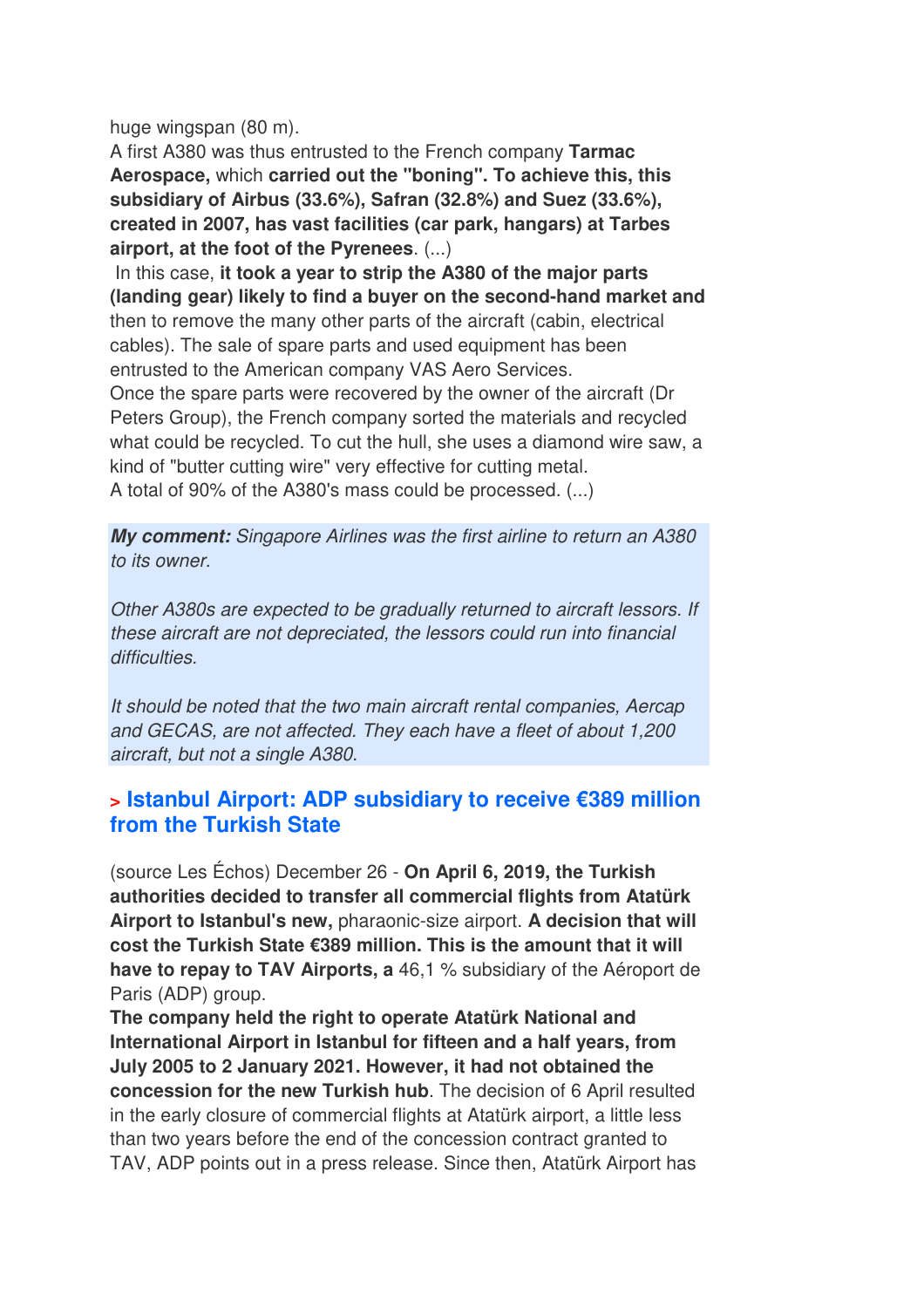been open only for cargo flights. (...)

**TAV Airport manages 15 airports worldwide,** including Ankara Esenboga (Turkey), Tbilisi (Georgia) and Zagreb (Croatia), with a total traffic of 152 million passengers in 2018. **Aéroports de Paris had acquired 38% of the Turkish company in 2012, before increasing its stake to 46.12% in 2017.** (...)

#### **> Toulouse Airport: the Chinese leave, Eiffage arrives**

(source La Tribune) December 30 - It's done. **The sale of the 49.99% held by the Chinese company Casil in Toulouse-Blagnac airport to Eiffage is now closed.** It was signed on Monday, December 30 for the sum of 507 million euros (net of the 8 million euros in dividends received in respect of 2018 results). The agreement was concluded on an enterprise value of approximately EUR 1.1 billion (including approximately 100 million in debt). (...)

On the advice of Lazard Bank, **the Chinese investors have obtained the 500 million euros they were hoping for and are thus realising a nice capital gain compared to their initial investment. 308 million in 2015 to acquire this stake**.

Although **the sum** cooled most of the contenders, it did **not deter Eiffage, which is seeking to expand in the airport sector.**  Concessionaire of Lille-Lesquin airport, the public works group has taken over France's third largest regional airport. (...)

**Governance does not change**. The shareholders' agreement that existed between the State (10.01% of the capital) and Casil is transferred to **Eiffage,** which will **have control over most matters**. As a

 reminder, **the Occitanie region, the Department, Toulouse-Métropole and CCI de Toulouse** hold 40% of the capital. The latter **will not regret the departure of the Chinese**. The conditions under which they arrived and their dividend distribution policy have drawn strong criticism from local investors. The Court of Auditors has even pinpointed the "lack of experience of the Chinese investor".

**My comment:** *Toulouse-Blagnac airport has recorded an 18% increase in traffic in two years, reaching 9.6 million passengers. This increase is mainly due to the growth of low-cost airlines.* 

*It has become the fifth largest airport in France, behind Charles-de-Gaulle, Orly, Nice and Lyon. Enough to attract investors.*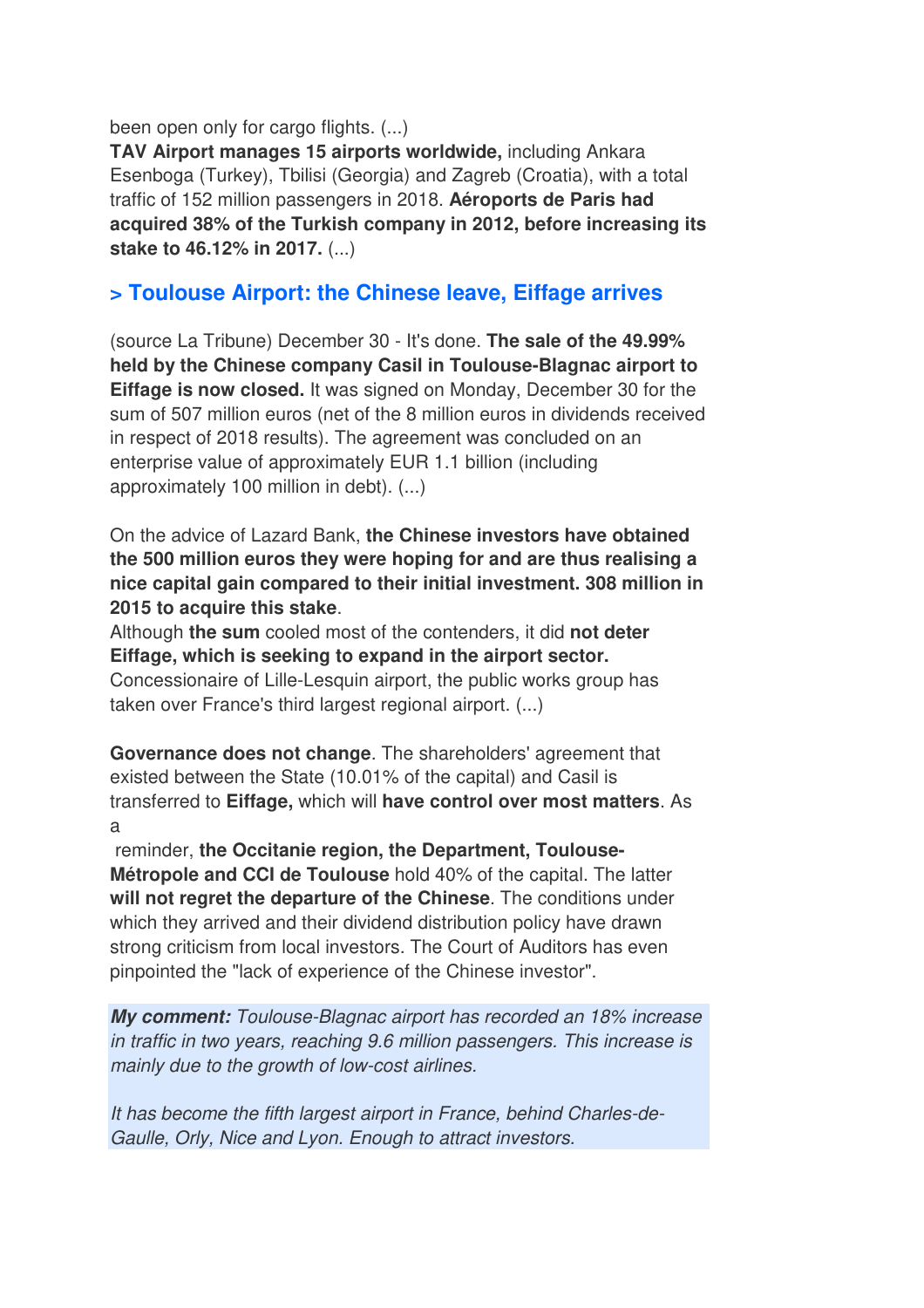## **> Loyalty programs, a good plan for airlines**

(source Les Échos) December 30 - If you thought airline loyalty programs were only designed to retain passengers, you've got a late Airbus.

(...) If **this** baroque **system**, which amounts to offering millions of free trips every year (the equivalent of three wide-body aircraft every day for Air France-KLM) has retained such an appeal with air carriers, it is because it **has** also **become an unsuspected source of additional revenue, amounting to** tens of billions of dollars... thanks to the sale of "miles" or "loyalty points" to the companies that are partners in the frequent flyer programmes.

According to the annual study by the consulting firm IdeaWorksCompany (...), the sale of "miles" and loyalty points would account for half of the ancillary revenues of the major airlines today, estimated at \$92.9 billion in 2018. The **four major American companies** alone - American, United, Southwest and Delta - **have pocketed more than \$17 billion in 2018,** mainly thanks to financial institutions and their co-branded cards.

The principle is always the same. To encourage you to buy here rather than elsewhere, **shops, hotels, car rental companies or any other company that has nothing to do with air transport offer you free "miles"** on your "Flying blue" account or other. "Miles" **that they themselves bought from the airlines**. (...) The "miles" trade really took off with the entry of banks and payment card providers (American express, Visa or Mastercard) first in the United States and then in Europe.

 The all-around champion in this area is **American Airlines**, whose AAdvantage program is the oldest of all. The Dallas-based company **sold \$5.57 billion in "miles" to its customers and partners in 2018**, according to the IdeaWorksCompany study. **Delta,** the Air France-KLM partner, **sold for \$4.1 billion, or 74% of its total ancillary revenues.**  Also in the "Top 10" of the IdeaWorksCompany ranking are Australia's Qantas (\$1.14 billion), Air Canada (\$571 million), Aeromexico (\$250 million) and Brazil's Azul and Gol (\$253 million and \$232 million). However, European companies are absent from this ranking. Most of them, including **Air France-KLM and Lufthansa, do not give details of their ancillary revenues in their accounts**. As a reminder, the legalization of co-branded cards came later in Europe, not before 2007 in France. Moreover, the two largest European airlines in terms of passenger numbers - **Ryanair and easyJet - have not (yet) developed a loyalty programme** comparable to those of traditional airlines. (...)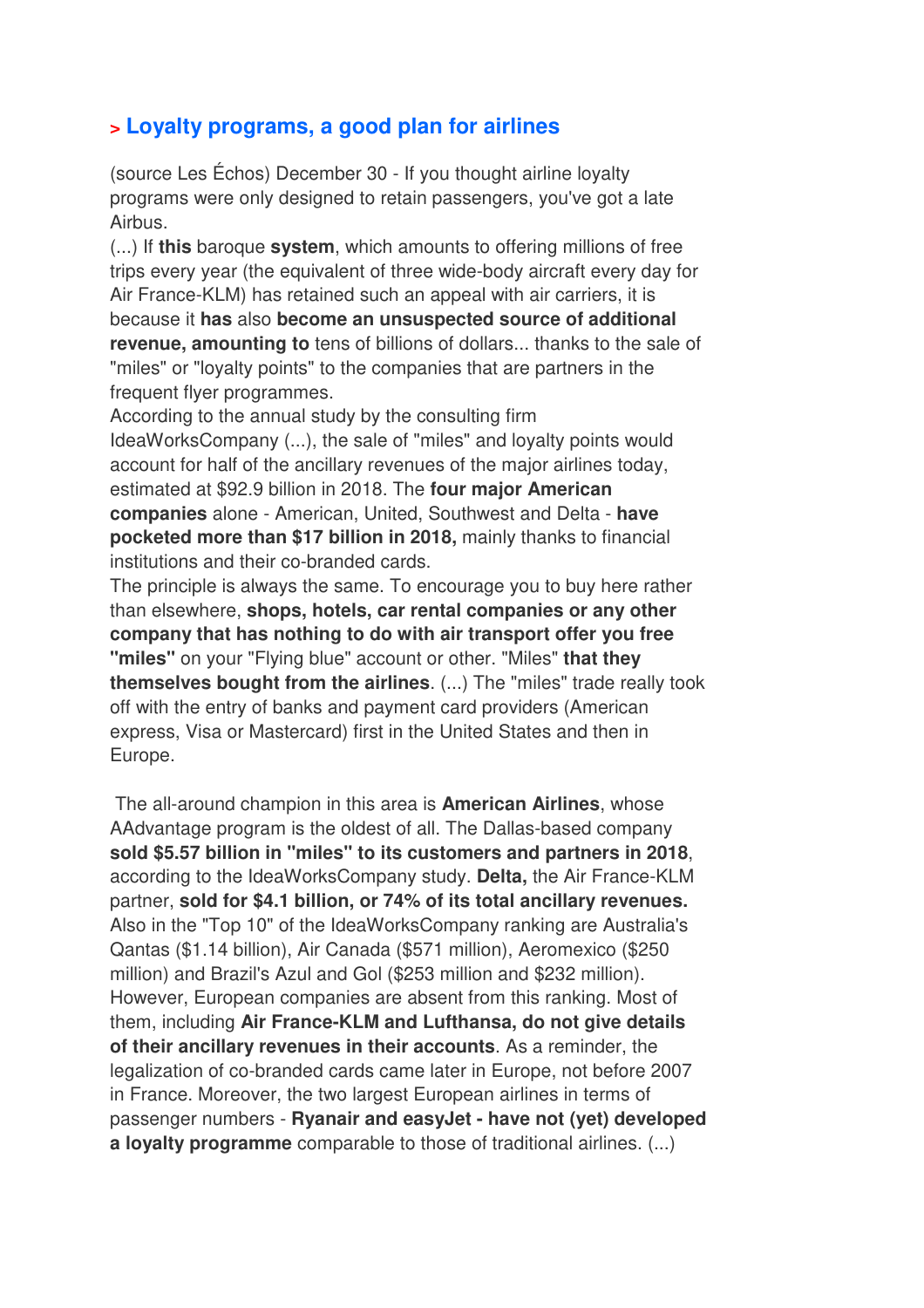**My comment:** *Loyalty programs are at the heart of airline marketing strategy. Their redeemable mileage system is a very effective loss leader.* 

*It encourages passengers to travel as often as possible in order to acquire a maximum number of miles. They will then be able to obtain free travel or additional services.* 

*For the airline, this lowers costs: it is easier to sell to a known and loyal customer.* 

*When AccorHotels attempted to acquire a stake in Air France-KLM in 2018, it was looking to take advantage of the Franco-Dutch group's Flying Blue loyalty programme.*

# **End of the press review**

#### **> Follow-up to the referendum on the privatisation of Aéroports de Paris**

The consultation procedure on the privatisation of the ADP group has been open since 13 June and will run until March 2020. It requires the signatures of 4.7 million voters to lead to a referendum on a shared initiative (RIP).

On the Internet, the consultation can be signed on the site referendum.interieur.gouv en

By 30 December, halfway through the signature deadline, the consultation had collected 1,042,000 signatures, or 22.09% of the required signatures.

#### **> My comment on the Air France-KLM share price evolution**

**The Air France-KLM share is at 9.932 euros at the close of trading on Monday 30 December. It is down -0.54%.** 

**The average (the consensus) of analysts for the AF-KLM share is 11.19 euros**.

**Brent crude oil** (North Sea) **is up \$1 to \$68 per barrel.** Crude oil